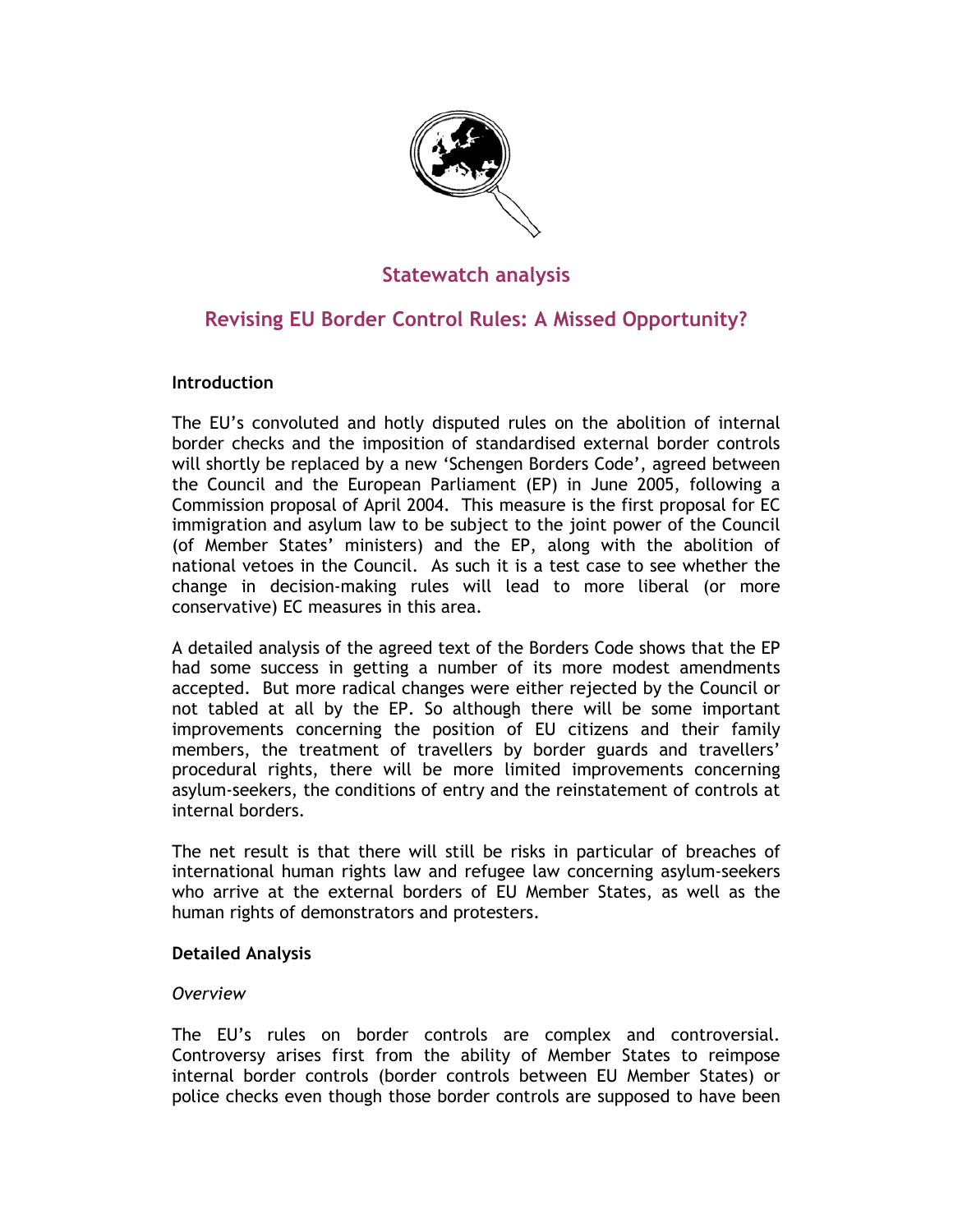abolished between the EU Member States applying the Schengen rules (all of the 'old' Member States except the UK and Ireland, plus Norway and Iceland; the new Member States and Switzerland are due to apply the rules in several years' time). These internal border checks can in particular be used to stop the movement of protesters and demonstrators. Secondly, controversy arises from the EU's external border checks (on the borders between the Schengen Member States and non-Schengen countries, comprising land, air and sea borders), not only because they are used to stop movement of protestors and demonstrators from outside the EU, but also because they are a chief means of restricting entry into the EU in pursuit of a restrictive immigration policy, in particular restricting the movement of asylum-seekers who wish to claim asylum in a Member State.

The rules are complex because they have many overlapping sources. The primary source is the Schengen Convention, Article 2 of which sets out the basic obligation to abolish internal border controls and the possible derogations from that obligation. Articles 3 to 8 of the Convention then contain the basic rules on the conditions for crossing the external borders. A major additional source of external border rules is the Common Manual for Border Guards, drawn up originally by the Schengen Member States in the Schengen Convention's Executive Committee (which consisted of Member States' ministers) and since amended several times since 1999 (when the Schengen acquis was integrated into EU law) by the EU Council (of Member States' ministers), in particular to require use of a standard form where persons are refused entry at the border. There are also several other Schengen Executive Committee decisions and EU Council acts which contain border control rules. The proliferation of acts is confusing and furthermore the legal status and effect of Schengen measures is not yet clear, particularly in the case of the Common Manual, which was largely drawn up for practical use by border guards.

In order to simplify and update the rules, the Commission proposed in May 2004 a Regulation establishing an EU borders code, which would consolidate the text of the various existing measures with amendments. The proposed Regulation would also settle the question of the legal effect of the Borders Manual, since any rules in the Borders Manual taken over into the Regulation would clearly be 'normal' EC law (Regulations are binding and 'directly applicable' in EU Member States' national law, according to Article 249 of the EC Treaty).

When the Commission made its proposal, borders measures still had to be agreed by a unanimous vote of the Council following consultation of the European Parliament (EP). But from January 2005, following agreement on the Hague Programme, borders measures are adopted by a qualified majority vote in the Council and co-decision with the EP, giving the EP equal powers to the Council concerning the adoption of legislation. Since the previous decision-making system had clearly led to the adoption of immigration and asylum measures which were usually close to the 'lowest common denominator' of the most conservative Member States, the key question following the change to the new decision-making rules is whether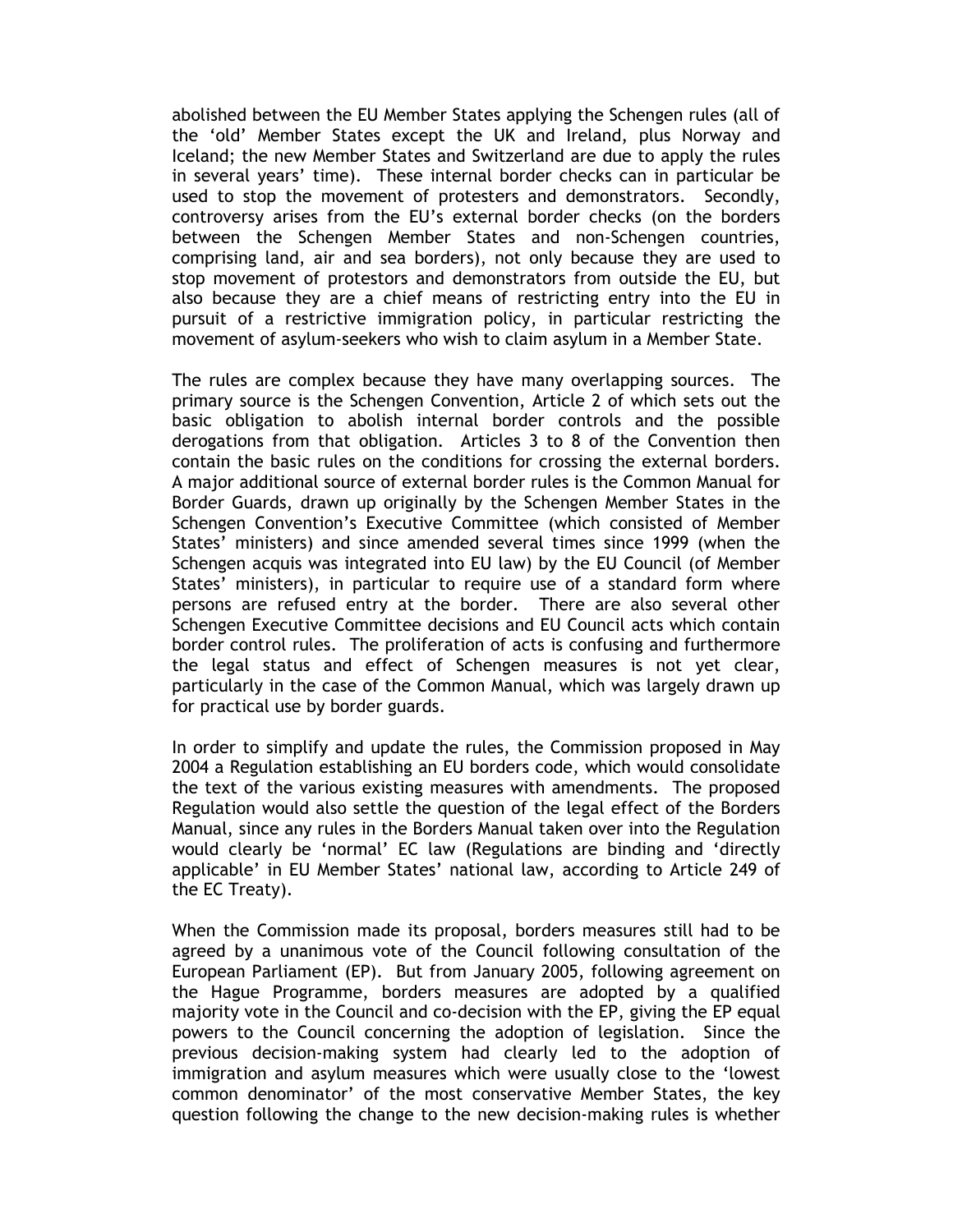the abolition of the veto and the co-decision powers for the EP (which tends to have a majority favouring relatively liberal views on immigration and asylum) would lead to more liberal legislation in this area.

The proposed borders code Regulation is the first opportunity to see whether EU policy will change direction, as it was the first measure subjected to the new rules. Other EC legislative proposals subject to a qualified majority vote and co-decision (rules on border traffic, the Visa Information System and the Schengen Information System) are pending, and further proposals are expected in the near future.

The rapporteur for the EP committee dealing with this proposal (Michael Cashman, a British Labour MEP) had discussions with the Council Presidency (Luxembourg) about a deal on this proposal, and reached an agreement to incorporate many, but not all, of the amendments tabled by the rapporteur and others in the course of discussing a draft committee report. While the compromise deal incorporates many positive features of the EP's proposals, a number of important proposed amendments were overlooked. The full EP voted to accept the deal in June 2005, and formal approval by the Council is likely sometime in summer 2005. The new Code will apply six months after it is formally adopted.

The following looks in detail at several key issues.

## **Asylum-seekers**

The current Schengen Convention states that it is 'subject to' the Geneva Convention of 1951 on the status of refugees and the 1967 Protocol to that Convention (Article 135), although this provision of the Convention was not integrated into EU law in 1999. The rules on conditions to cross the external borders specify that they 'shall not preclude the application of special provisions concerning the right of asylum' (Article 5(2)), but there is no further detail on what this means in practical terms. Article 3 of the Convention, which requires penalties to be imposed for unauthorised crossing of the external borders, contains no such provision, so it conflicts with the Geneva Convention, Article 31 of which exempts refugees from penalties for unauthorised border crossing under certain conditions. As for the Common Manual, point 1.3 of Part I of the Manual, which sets out exemptions from these penalties, similarly does not provide for any exemption for refugees. There are special rules for refugees in points 6.3 and 6.10 of Part II of the Manual, but these only address the issues of which travel documents are valid when a recognised refugee (ie, not an asylumseeker claiming to be a refugee) crosses the border regularly and of which national law applies when asylum is requested at the border. The Manual does not further elaborate upon Articles 5(2) or 135 of the Convention to indicate what special rules apply to asylum-seekers, and indeed the wording of point 6.10 of Part II of the Manual could be understood to mean that the position of asylum-seekers at the border is up to the national law of each Schengen state to determine.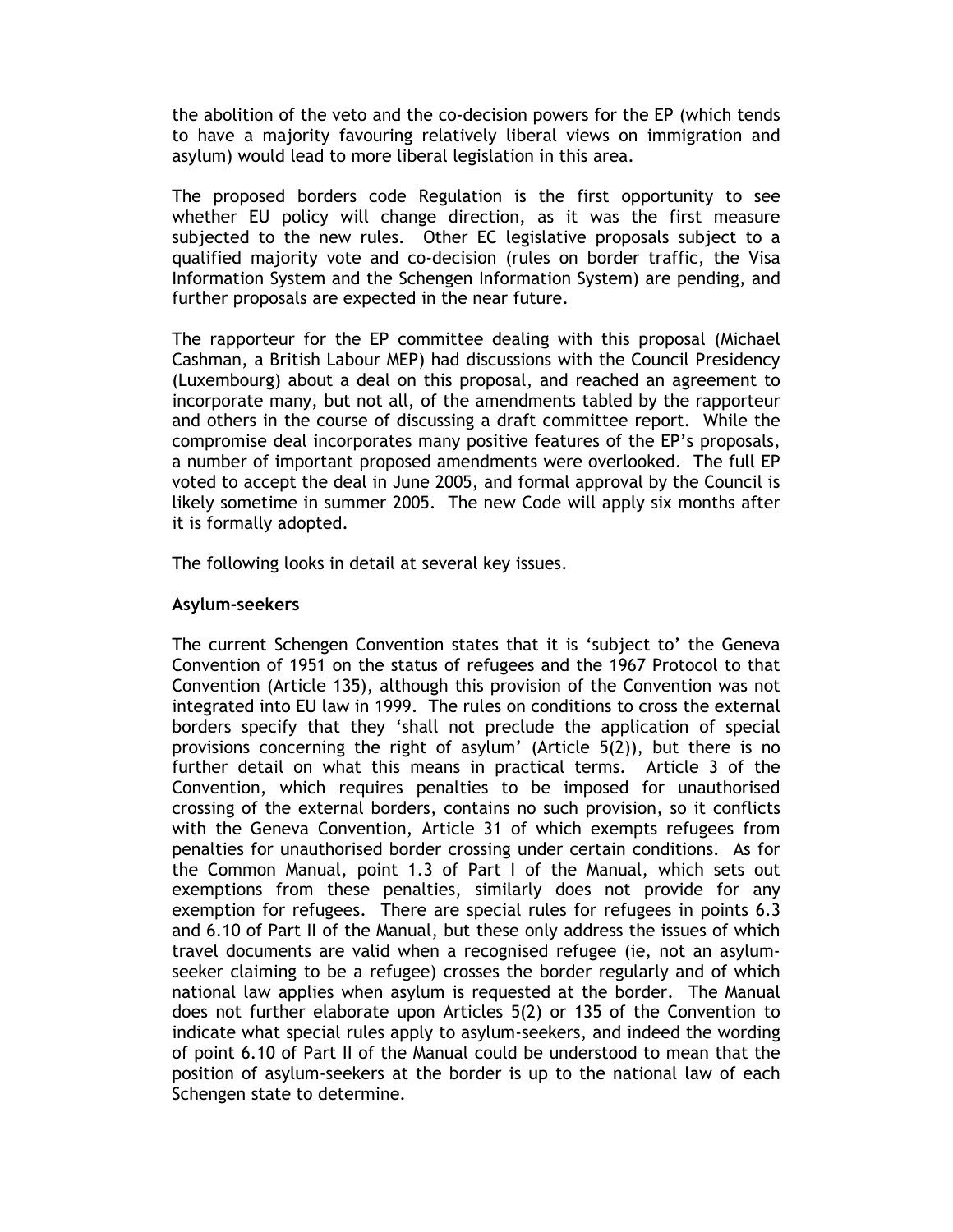The practical impact of this is that the Schengen rules do not clearly and expressly prevent Member States from simply refusing to admit asylumseekers entry at their external borders, as Italy has recently done. Such behaviour arguably infringes the Geneva Convention and the European Convention of Human Rights, but it is less clear whether or not it infringes the Schengen rules, which are subject to the jurisdiction of the Court of Justice and accordingly might be more easily enforceable than the human rights and refugee Conventions. While the references to the Geneva Convention and the right to asylum in the Schengen rules, taken with the human rights protection accorded by the general principles of EU law (following integration of the Schengen *acquis* into EU law), could be interpreted to mean that the Schengen rules *do* preclude refusals of asylumseekers at the border, it would obviously be preferable to specify this (and other issues relating to asylum-seekers) more precisely.

What would the borders code change on this issue? The Commission's proposed Regulation contains a general provision in Article 3(b), specifying that the Regulation does not affect 'the rights of refugees and persons requesting international protection, in particular as regards nonrefoulement'. Article 4(3) specifies expressly that the application of penalties to persons who cross the external borders without authorisation is 'without prejudice to [Member States'] international protection obligations', and Article 11(1) carries over the provision from Article 5(2) of the Schengen Convention referring to 'special provisions on the right to asylum' that could trump an obligation to refuse entry at the external borders to an asylum-seeker who does not meet the normal conditions for entry. However, the specific references to asylum-seekers and refugees found in Part II of the Common Manual are not taken over into the Regulation. All of these provisions have been retained in the text of the agreed Code.

The proposed provisions on asylum would be useful in that they would reinstate a general provision on the rights of refugees and asylum-seekers to replace Article 135 of the Schengen Convention, with more general wording, and would also refer expressly to the obligation not to apply penalties to asylum-seekers who cross the border irregularly. But although it could still be argued that the text of the proposed Regulation *could* be interpreted to mean that asylum-seekers could not be refused entry at the border, it would still be preferable to set out this obligation more clearly. Amendment 23 from the EP would have done this, as it would specify that asylum-seekers have the right to remain on the territory until a final decision is taken on their asylum application. Unfortunately, this proposed amendment was not taken on board by the Council, even in an amended form.

#### **EU citizens and their family members**

EU citizens and their family members have the right to move and reside freely in other Member States, as set out in Articles 12, 18, 39, 43 and 49 EC and diverse secondary legislation, which has been brought together in Directive 2004/38 (Member States must apply this Directive by the end of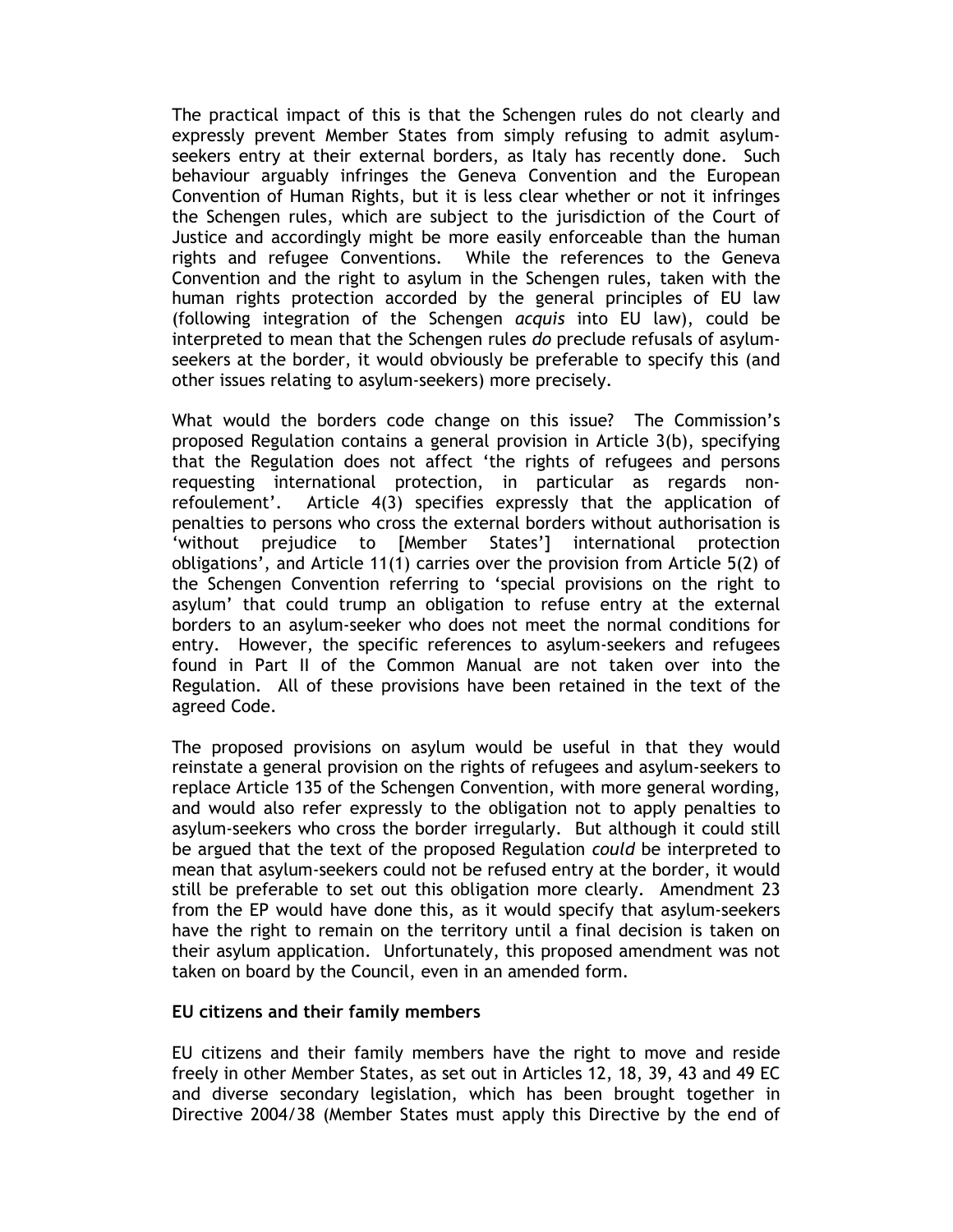April 2006). The Treaty articles and legislation allow EU citizens and their family members to enter and reside in other Member States if they meet the criteria to live there (essentially if they have a job, self-employment or another source of income, rather than applying for benefits from the host State).

Directives 68/360 and 73/148 currently set out the immigration law rules applicable to EU citizens in another Member State and to their family members. These rules also apply to EU citizens who move for other reasons (along with their family members). As regards exit (Art. 2 of each Directive), this legislation provides that Member States must allow EU citizens and their family the right to leave the territory to enter another Member State, 'on production of a valid identity card or passport', and cannot demand exit visas or any equivalent document from their citizens. Member States must issue such documents to their nationals 'in accordance with their laws'. As for entry (Art. 3 of each Directive), Member States must allow entry merely 'on production of a valid identity card or passport', and cannot demand entry visas or an equivalent document, except for family members who are non-EU nationals. In that case, 'Member States shall afford to such persons every facility for obtaining any necessary visas'. These visas must be free of charge (Art. 9(2), Directive 68/360).

Interpreting these rules, the Court of Justice has ruled that a policy of imposing an entry clearance stamp in an EU citizen's passport upon entry is an equivalent measure to requiring a visa, and is therefore banned (Case 157/79 Pieck [1980] ECR 2171). It is not permissible for border guards to ask EU citizens questions about the intended purpose of their visit, or their financial means (Case C-68/89, Commission v Netherlands [1991] ECR I-2637). On the other hand, the Court has ruled that unsystematic and sporadic checks on EU citizens, on occasion at the border, to see if they are carrying the correct permits, does not violate EC law if similar checks are carried out on that State's own nationals, unless those checks are 'carried out in a systematic, arbitrary or unnecessarily restrictive manner' (Case 321/87 Commission v Belgium [1989] ECR I-997, para. 15). As for thirdcountry national family members of EU citizens, the Court has ruled that they can be turned back at the border if they lack an identity card or passport, or (if necessary) a visa, but not if they are able to prove their identity and conjugal ties and if there is no evidence the they are a risk to public policy, public security, or public health. Moreover, in order to give the free movement Directives 'their full effect, a visa [where it is required] must be issued without delay and, as far as possible, on the place of entry into national territory' (Case C-459/99 MRAX [2002] ECR I-6591, paras. 53- 62). Third-country national family members are covered by the legislation setting out substantive limits to Member States' power to expel or deny entry to citizens of other EU Member States on grounds of public policy, public security, and public health, as well as procedural protection for those affected (Directive 64/221).

As for the new Directive 2004/38, the rules on visas and border controls are the same as the old rules (Arts. 4 and 5 of the Directive), except that the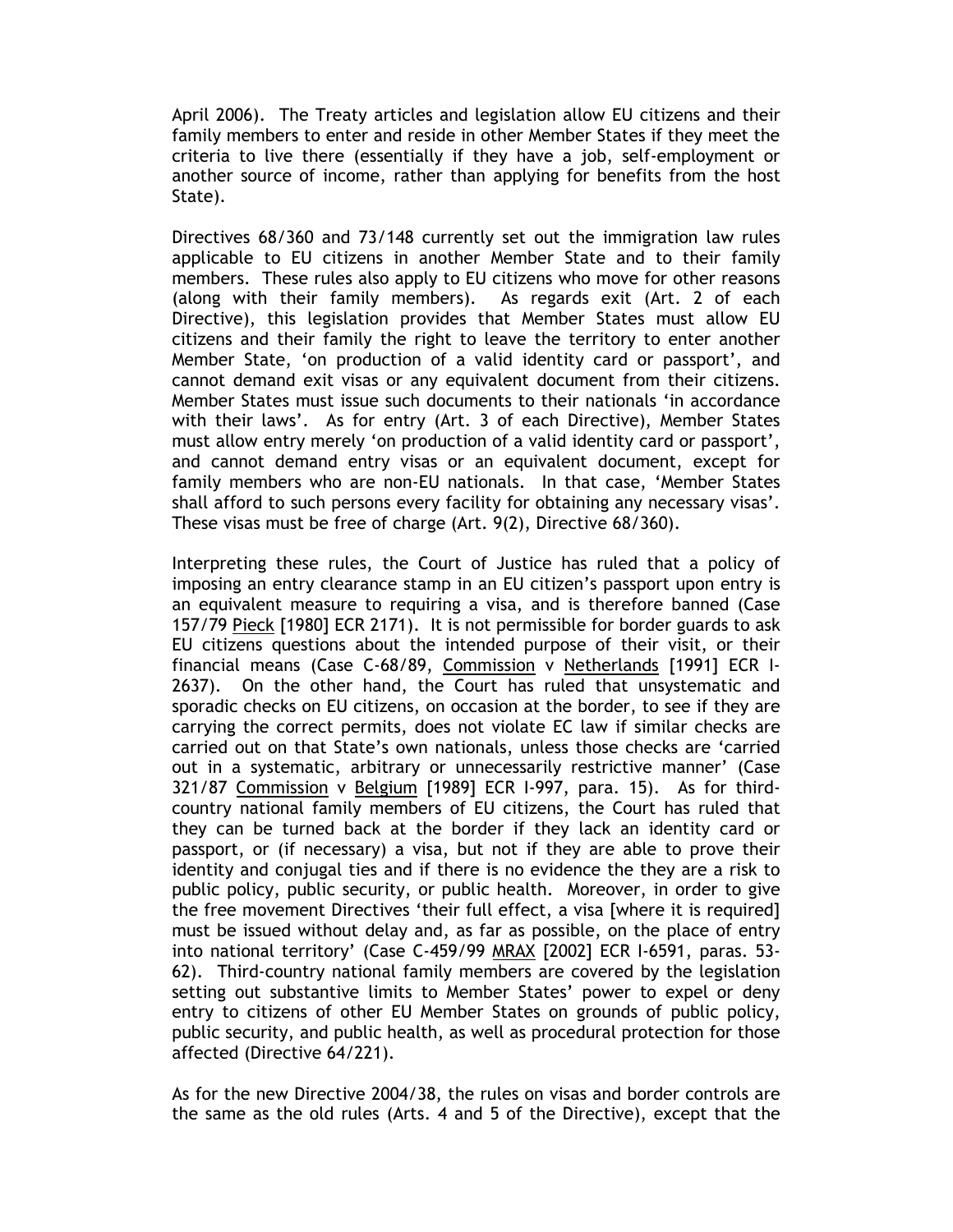right of entry and exit is 'without prejudice to the provisions on travel documents applicable to national border controls', there is an explicit reference to the EC visa list legislation 'or, where appropriate,…national law' as regards family members' visa requirements, third-country national family members are exempt from the visa requirement where they hold a residence card issued to third-country national family members of an EU citizen who resides in a different Member State, visas must be issued 'as soon as possible and on the basis of an accelerated procedure', passports of third-country national family members cannot be stamped if they present the aforementioned residence card, and EU citizens and family members without the required documents must be given the chance to obtain them or corroborate their identity before being turned back.

Article 134 of the Schengen Convention provides that it only applies so far as it is compatible with EC law. This provision was not taken over into EU law in 1999, but the Protocol to the EC and EU Treaties on the Schengen acquis sets out the same rule.

The current Article 6 of the Schengen Convention, while badly drafted, appears to require that all persons, including EU citizens, should be checked to establish their identities on the basis of their travel documents, while third-country nationals should be subject to 'thorough checks'. This distinction appears more clearly from points 1.3.1 to 1.3.4 of Part I of the Common Manual, which moreover provides that EU citizens should be subject to 'random thorough checks' on entry and exit as well as checks where there are reasons to believe that the persons concerned might compromise public policy, national security or health. But third-country national family members of EU citizens are not exempted from 'thorough checks'. Points 6.1 to 6.1.4 of Part II of the Common Manual also address the issue of EU citizens and their family members, stating that EU citizens can only be denied entry to another Member State if they pose a threat to public policy, national security or public health; if entry is refused, then the EU citizen must receive a written notification with the reason for refusal. Family members can only be refused on the same grounds, with addition of the absence of documents (although as with all third-country nationals, a residence permit is equivalent to a visa); their procedural rights are set out in point 1.4.1 of Part II, which provides that a ban on entry to one Member State is a ban on entry to all of them, and leaves the extent of appeal rights (if any) open to each Member State to determine. These provisions are clearly wholly in conflict with EC free movement law.

The proposed Regulation would provide simply that it would not affect the rights of persons with EC free movement rights (Article 3(a)), including EU citizens' family members (see definition in Article 2(7)). The distinction between a minimum check applicable to everyone and a thorough check for third-country nationals is set out more clearly in Article 6 of the proposal, although it is not clear what the position of family members of EU citizens is under these provisions. The illegal provisions of Part II of the Manual relating to EU citizens and their family members would be deleted entirely.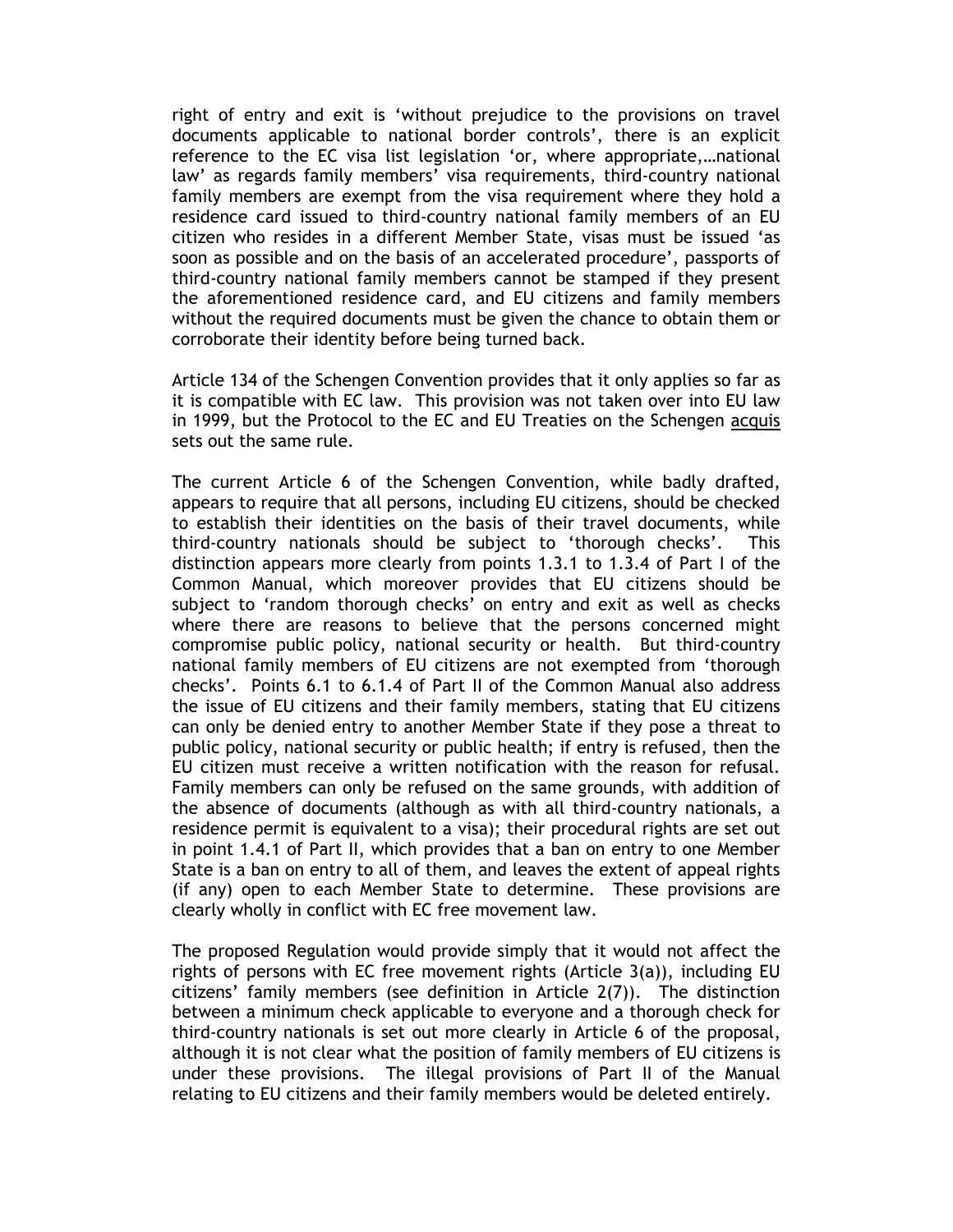This issue was the subject of divergent views between the EP and the Council during negotiations. The Council agreed to add a provision to Article 6 of the Regulation which makes it clear that the minimum check applies in principle to both EU citizens and their family members with free movement rights, taking over an EP amendment in part. However, the Council also insisted on adding a provision stating that border guards can consult national or European databases, 'occasionally, when carrying out minimum checks on persons enjoying the Community right of free movement…in order to ensure that a person does not represent a real, present and sufficiently serious danger to the internal security, public order, international relations of the Member States or a threat to the public health', while specifying that this will not affect the right of entry of such persons (Article 6(2), as amended). A further Article 6(6), introduced to respond to another EP amendment, states that Directive 2004/38 applies to checks on EU citizens and their family members, but there appears to be a conflict here, as the Directive does not allow for checks in relation to threats to Member States' *international relations* or in relation to *internal security* (as distinct from public security). Nothing in EC free movement law allows for such exceptions; the international relations exception moreover appears to conflict with the right of freedom of expression and freedom of association if applied to demonstrators. The point of this provision is also unclear: if it does not authorize limits on free movement, what is the purpose of it?

Also the Council apparently dropped the current exception (retained in the Commission proposal and supported by the EP) which permits Member States to exempt their own citizens from having to cross borders at authorized times and places.

#### **Conditions of entry**

A key issue concerning the EU's border rules is of course the conditions for obtaining entry into the Member States' territories across the external borders. Article 5 of the Schengen Convention specifies that entry can only be authorised if the person concerned has the correct travel documents, a visa if required, and a justification for the proposed stay (including possibly a subsistence requirement); is not on the Schengen Information System blacklist; and is not a threat to the public policy, national security or international relations of any (Schengen) Member State. The Commission proposed to add public health and a travel insurance requirement to this list, retaining the current exceptions from the requirements (humanitarian grounds, national interest or international obligations, without prejudice to special asylum rules; entry in order to transit to a Member State where a person holds a residence permit or re-entry visa) and adding another currently found in the Common Manual (exemption from the visa requirement where a person holds a residence permit issued by a Member State).

During discussions, the Council largely accepted EP amendments to clarify the definition of public health, to drop the travel insurance requirement,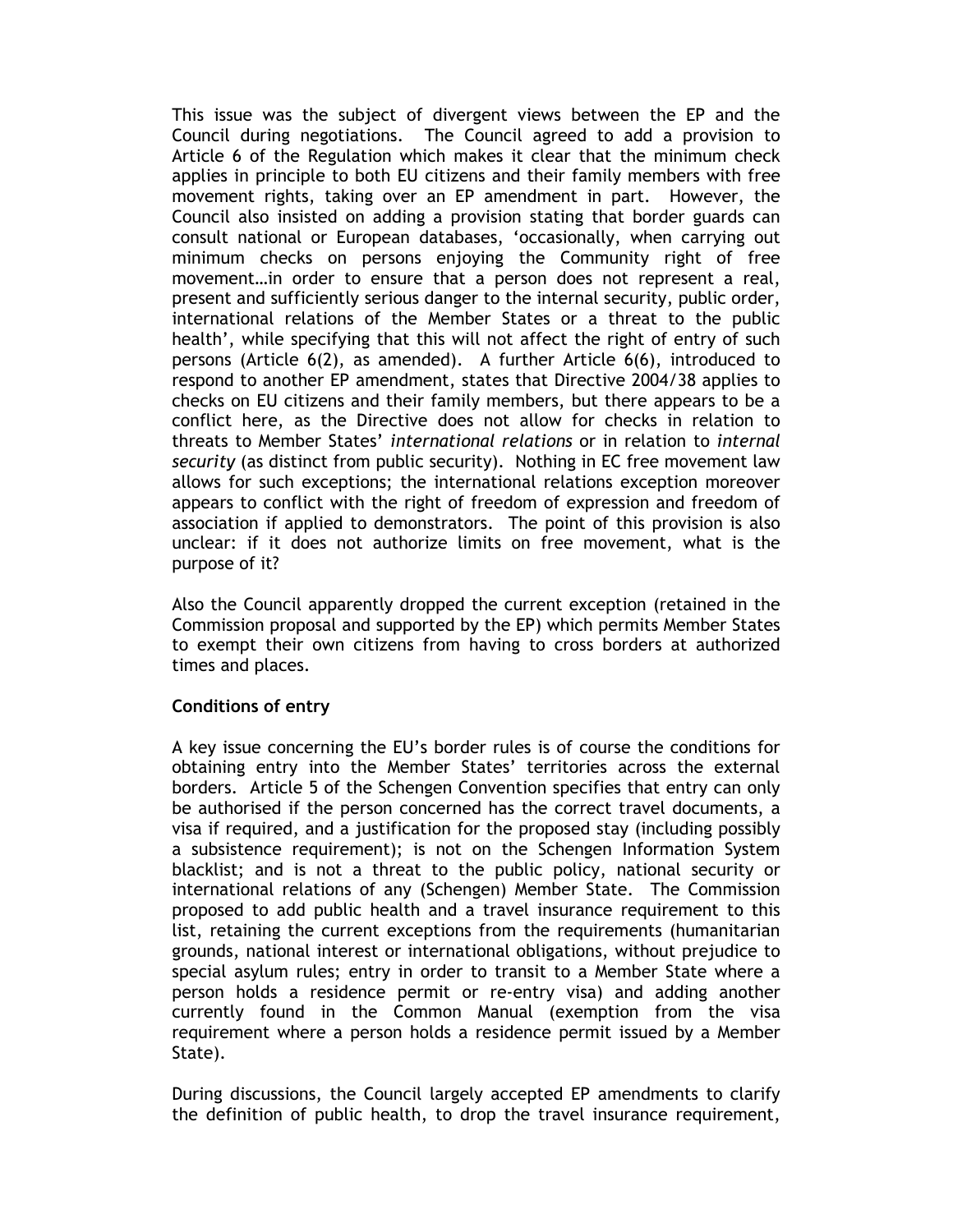and to offer a wider scope for travellers to prove that they have sufficient subsistence and justification for entry. However, the Council added an express reference to checks in national databases as well as the SIS (although such databases are probably already checked in practice under the current rules); it is not clear if Member States are expected or permitted to check *each other's* databases to this end. The Council also rejected an EP amendment which would have ensured that a letter of guarantee from a host was conclusive proof that entry was justified. The net result of all this is that the conditions for entry will not change significantly. It would have been preferable to focus more on abolition or further clarification of the criteria for entry, in particular abolishing or severely restricting the 'international relations' exception which could be used against demonstrators or protesters. However, one compromise amendment does suggest that there will be an obligation, not discretion, to admit any persons who meet the criteria for entry.

# **Treatment by border guards**

The Commission's proposal only provided that measures adopted by border guards would be subject to the principle of proportionality. This has been improved by the EP, which tabled amendments accepted by the Council Presidency to add that border guards must fully respect human dignity and cannot discriminate on grounds of sex, racial or ethnic origin, religion or belief, disability, age or sexual orientation (Article 5a). This would be the first non-discrimination clause inserted into the main text of an EC immigration or asylum measure (the Council has methodically removed such clauses from a number of prior legislative proposals). It should be pointed out, however, that the non-discrimination clause does not apply to the entire Regulation, including the conditions for entry, but only to the performance of border checks.

Also, the Council Presidency tabled amendments based on EP amendments to specify that thorough checks should, where possible, be carried out in a non-public area, and that information should be given to a person subject to such a check, in particular to request the name or service number of the guard carrying out such checks (Articles 6(5) and 6(6)). But this still fell short of suggested EP amendments to ensure the right to have the name and service number and to have fuller information on the purpose of the checks. Nor did the Council accept an EP amendment to provide for a standard complaint form which aggrieved travellers could file in the event of a dispute.

# **Procedural rights**

The Council Presidency accepted EP amendments that would considerably enhance the procedural rights of persons at the border (Article 11 of the Regulation). These amendments state that a person is entitled to know the precise reason for a refusal, that there is a 'right to appeal', although the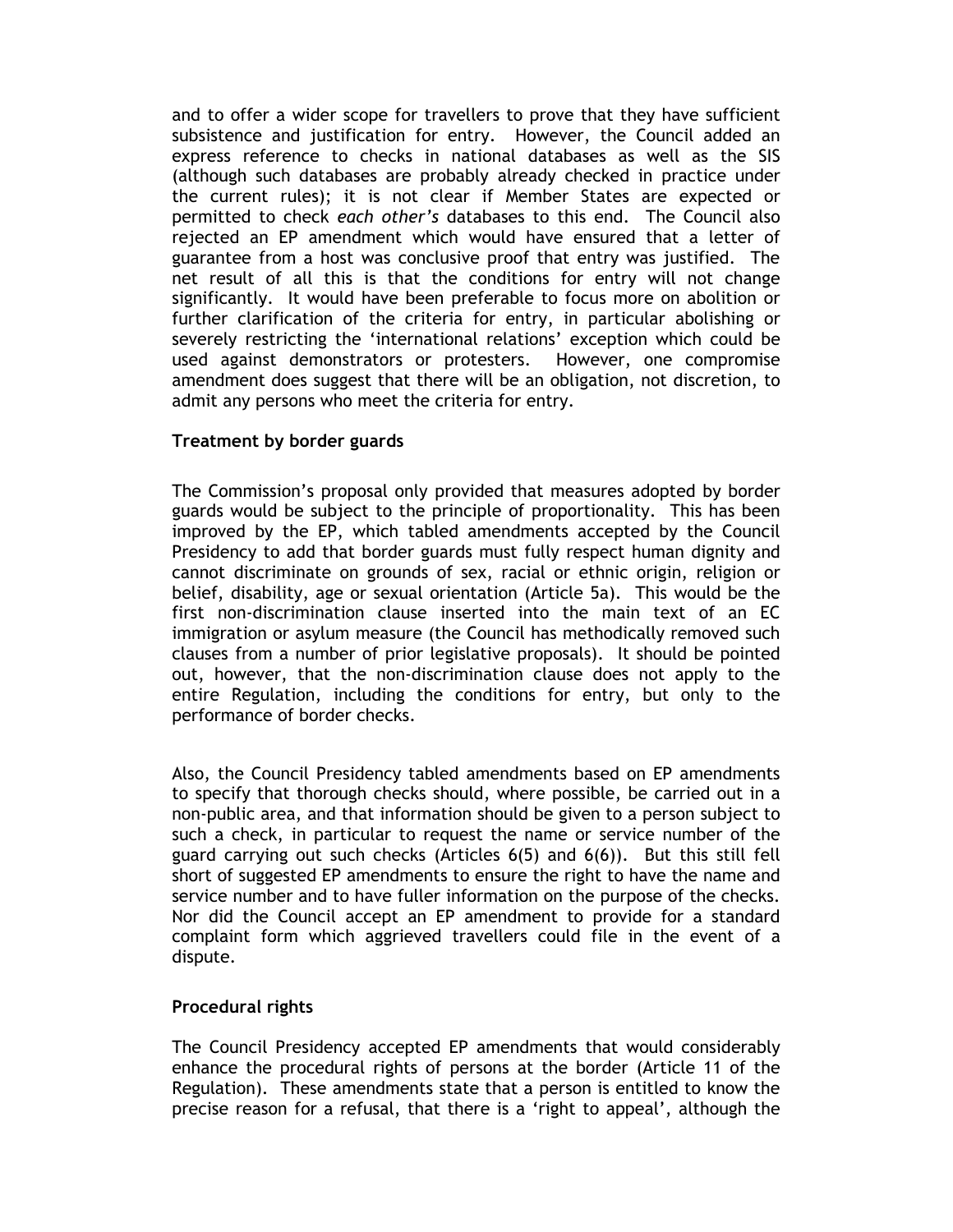details are left up to national law (at the moment, the Common Manual only states that it is up to national law to determine any appeal rights), that the traveller must be given information on contacts regarding the appeal and that in addition to possible compensation, there must be a remedy of correction of the refusal of entry if the appeal is successful. These provisions still fall short of the EP's amendments, which also called for a decision to be approved by a superior officer, for a clear right to compensation following a well-founded appeal, for a written and oral indication of appeal procedures, and for the appointment of representatives for travellers. The Council Presidency also accepted the basic features of an EP amendment requiring Member States to compile information on persons refused entry.

## **Internal border checks**

Finally, the Commission proposed to amend the rules concerning internal border checks by clarifying the cases in which police checks could take place behind borders and by amending the procedure applicable when a Member State seeks to derogate from the obligation to abolish internal checks, in particular to give the Commission a greater role. A further provision setting out circumstances in which all Member States could reintroduce checks simultaneously in the event of a major terrorist threat has been dropped after objections from both the Council and EP (Article 24 of the Commission proposal). Following discussions in the Council and acceptance of several EP amendments, there is further clarification of what forms of internal police checks are permissible, public health will no longer be a ground for re-imposition of border checks, and there are revised provisions on reporting to the public and the European Parliament.

#### **Sources**

1. Schengen acquis OJ 2000 L 239: **[http://europa.eu.int/eur-lex/pri/en/oj/dat/2000/l\\_239/l\\_23920000922en00010473.pdf](http://europa.eu.int/eur-lex/pri/en/oj/dat/2000/l_239/l_23920000922en00010473.pdf)** 

2. Border Manual OJ 2002 C 313: **[http://europa.eu.int/eur-lex/pri/en/oj/dat/2002/c\\_313/c\\_31320021216en00010096.pdf](http://europa.eu.int/eur-lex/pri/en/oj/dat/2002/c_313/c_31320021216en00010096.pdf)** 

and

**[http://europa.eu.int/eur-lex/pri/en/oj/dat/2002/c\\_313/c\\_31320021216en00970335.pdf](http://europa.eu.int/eur-lex/pri/en/oj/dat/2002/c_313/c_31320021216en00970335.pdf)** 

3. Border manual amendment OJ 2004 L 261: **[http://europa.eu.int/eur-lex/lex/LexUriServ/site/en/oj/2004/l\\_261/l\\_26120040806en00360039.pdf](http://europa.eu.int/eur-lex/lex/LexUriServ/site/en/oj/2004/l_261/l_26120040806en00360039.pdf)** 

4. Commission proposal COM (2004) 391 **<http://www.statewatch.org/news/2005/jun/com-2004-391.pdf>** 

5. Draft EP report (amendments 1-137): **[http://www.europarl.eu.int/meetdocs/2004\\_2009/documents/PR/558/558830/558830en.pdf](http://www.europarl.eu.int/meetdocs/2004_2009/documents/PR/558/558830/558830en.pdf)**